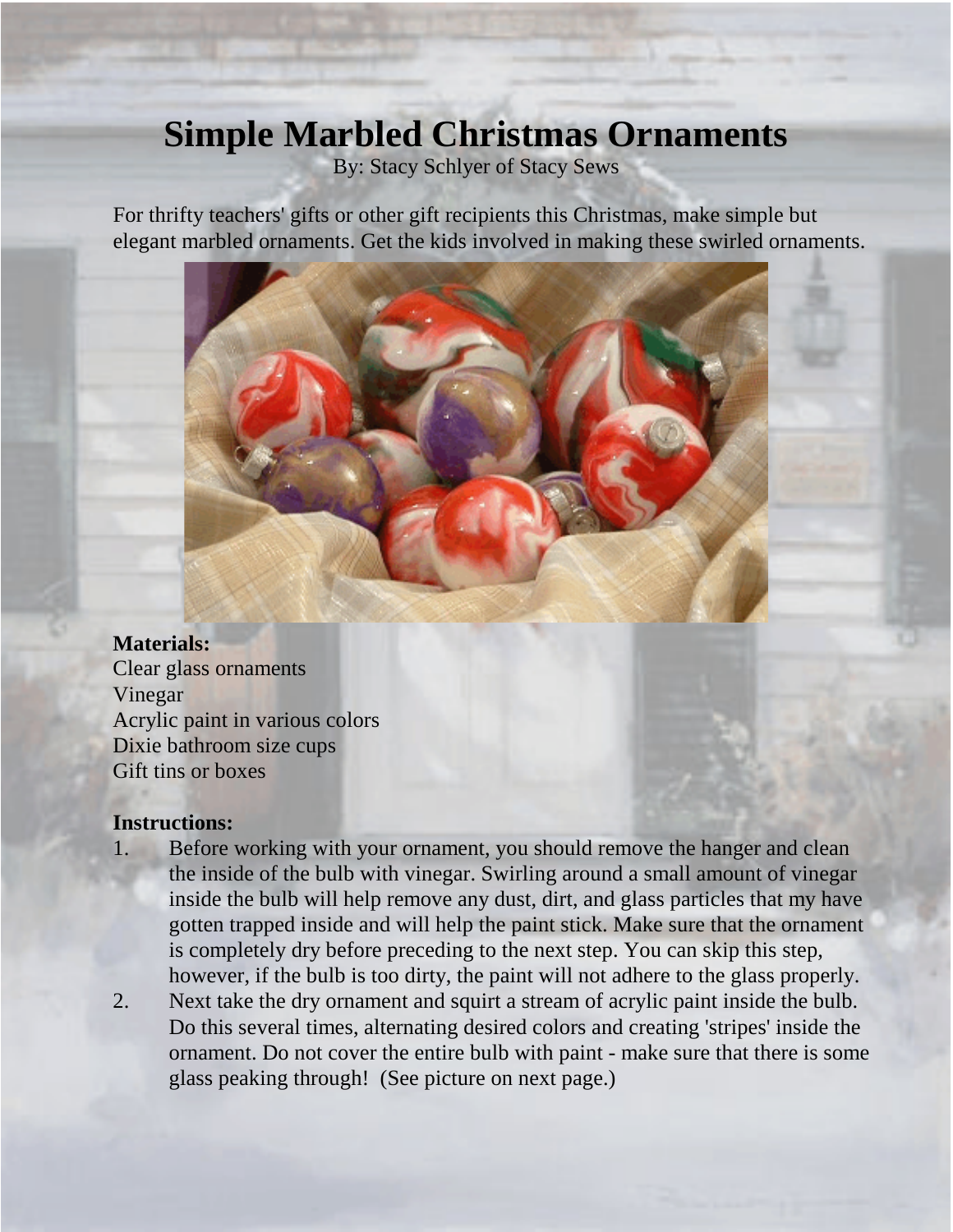

3. Now rotate the ornament so that the paint begins covering all of the glass surface. You'll notice that you're already getting a marble effect!

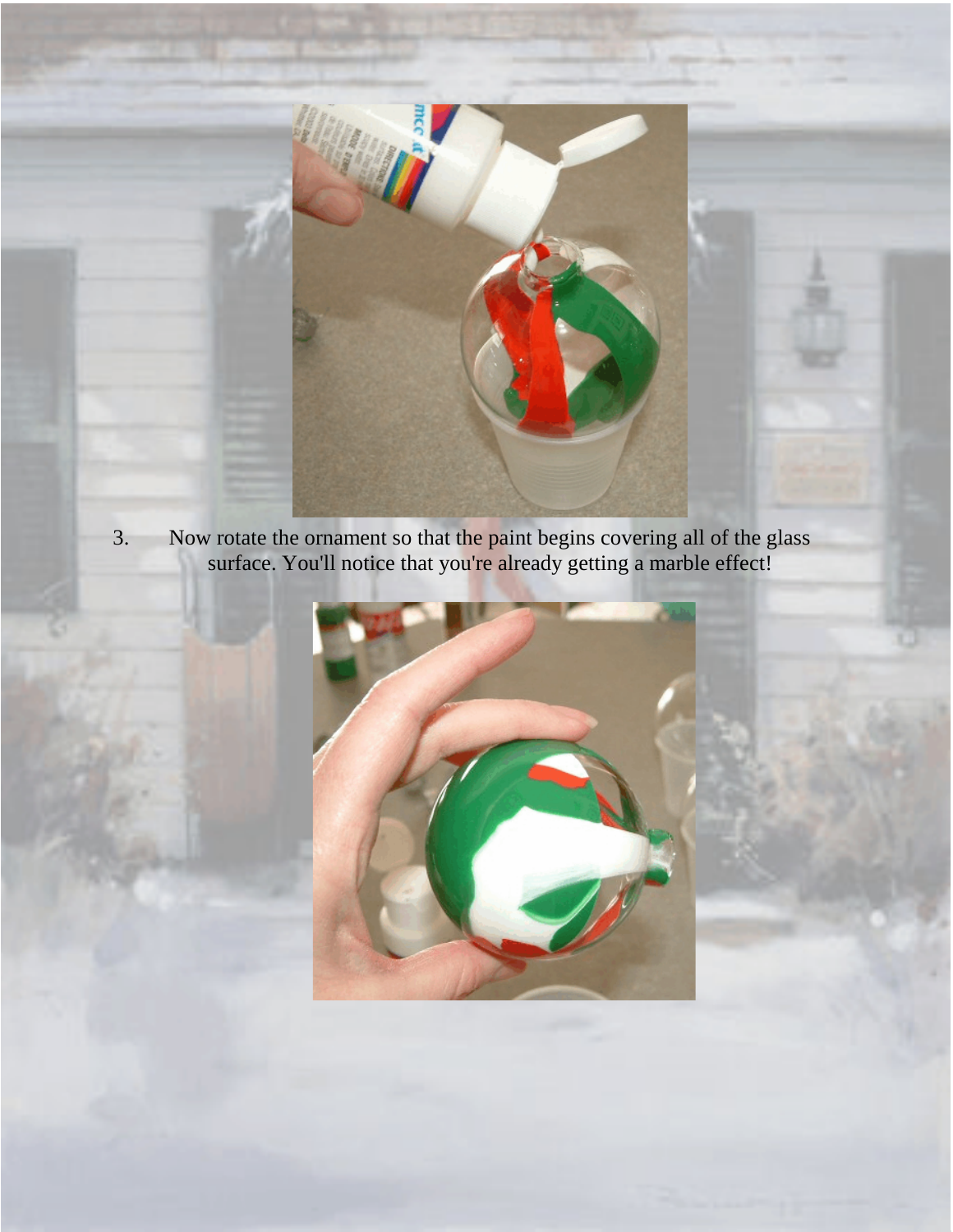4. After the inside of the bulb is coated in paint, drain the ornament upside down in a bathroom size Dixie cup. If you're in a hurry, you can stop here. However, for more dramatic swirled effects, allow the paint to drain approximately 30 minutes (it may talk longer if you used a lot of paint or a shorter amount of time if you used less. I tend to use a lot of paint and 30 minutes allows for most of the paint to drip out, but is not completely gone) and begin rotating the bulb again. You can do this by resting the bulb on it's side or right side up for several hours. Each time you rotate the bulb, you'll get more swirling in that area.



5. For a soft marbleized look like the image on the left (where colors gently blend together into each other), rotate the bulb gradually until the ornament is dry.



6. However, for dramatic marbleization such as the photo on the right, make sharp rotations. I do this by making 180 degree turns after it has sat for several hours.